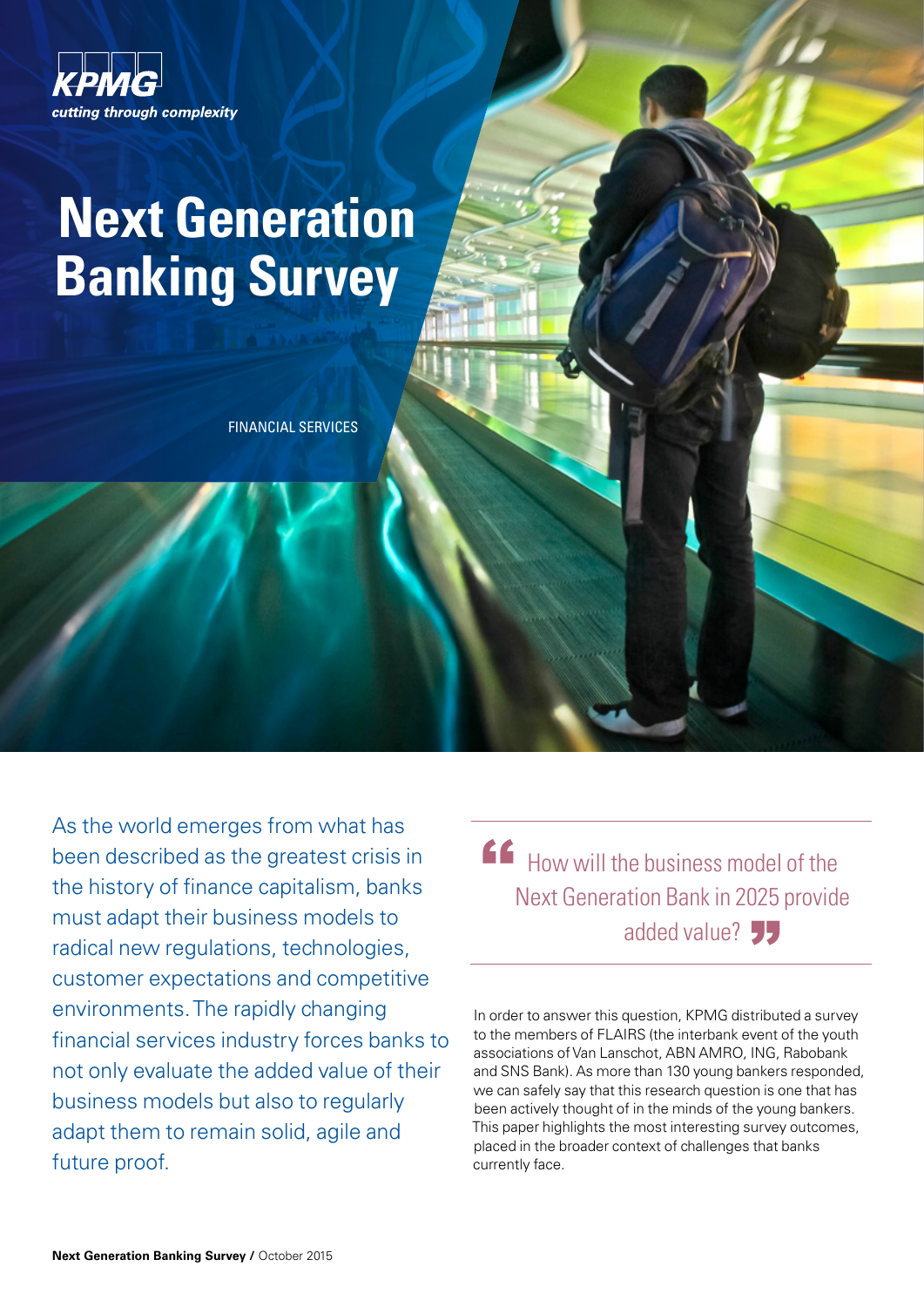

## **Changing Customer Demands and Interaction**

To remain relevant in a swiftly changing and digitalising world, banks need to redefine both the ways of interacting with customers and the added value provided via their product and service offerings. This results in a differentiating customer experience, where technology plays a crucial role. Customers expect a seamless omnichannel experience with access to information and professional advice when, where and how they want it.

Technology is not only the 'enabler' of banking services but becomes more and more an integral part of the customer experience. The Next Generation Banking Survey shows that 55% of young bankers believe that the product offering of banks currently does not match the 24/7 demand of customers. An equal percentage agrees that the current product offering of banks is insufficiently personalized to match the client lifecycle. These results not only indicate room for improvement in the way that the Next Generation bank must interact with its customers, but also reveals the necessity to be more relevant, proactive and personalized in both product and service offering. 40% of the young bankers did not agree with the statement that banks currently are customers centric enough in both service offering and product development. Although the majority (60%) agreed with this statement, it still indicates significant room for improvement in order to meet customer expectations to the fullest extent.

In the modern day world, not conforming to customer expectations can lead to customer retention difficulty. In fact, 61% of the respondents feel that the Next Generation banking clients will switch banks as easily as they switch energy or telecom providers. The fact that switching barriers have lowered, and will further lower due to changing regulation (e.g. PSD2) and the emergence of new market players (e.g. Google Wallet, Apple pay etc.), only stresses that improving customer interaction, as well as the 'relevance' of products and services becomes more vital than ever. 85% of the young bankers expect that the Next Generation Bank will be better equipped to tailor their services to the personal needs of clients by using predictive banking in the near future.

**ff** The key added value (or purpose) of a bank is to deliver an excellent client *bank is to deliver an excellent client interaction regardless of the product or service it delivers.*<br> **Explor**ing Library longering Office

**Brunon Bartkiewicz | Chief Innovation Officer ING** 

## **Rise of FinTech and Technological Innovation**

The business model of the Next Generation bank is highly enabled and impacted by the emergence of (new) technologies. The digitalisation of banking services has enabled new unorthodox competitors to enter the banking sector. Financial technology start-ups (FinTechs) are booming and have the potential to change the industry. Existing major technology companies like Google and start-up companies like Spotcap have already taken their first steps to compete with banks on traditional banking products and services, making them serious competitors.

Although new players in the banking sector might not have a financial services core, their technological expertise and IT agility could allow them to successfully compete on fronts such as payments, mortgages, and SME lending. 81% of the young bankers believe that FinTechs and technology companies (e.g. Google, Apple etc.) will take over a substantial part of the market for banking services. In addition, 61% believes that daily payments will be taken over by these technology companies in the near future, resulting in a significant impact on the banks interaction with the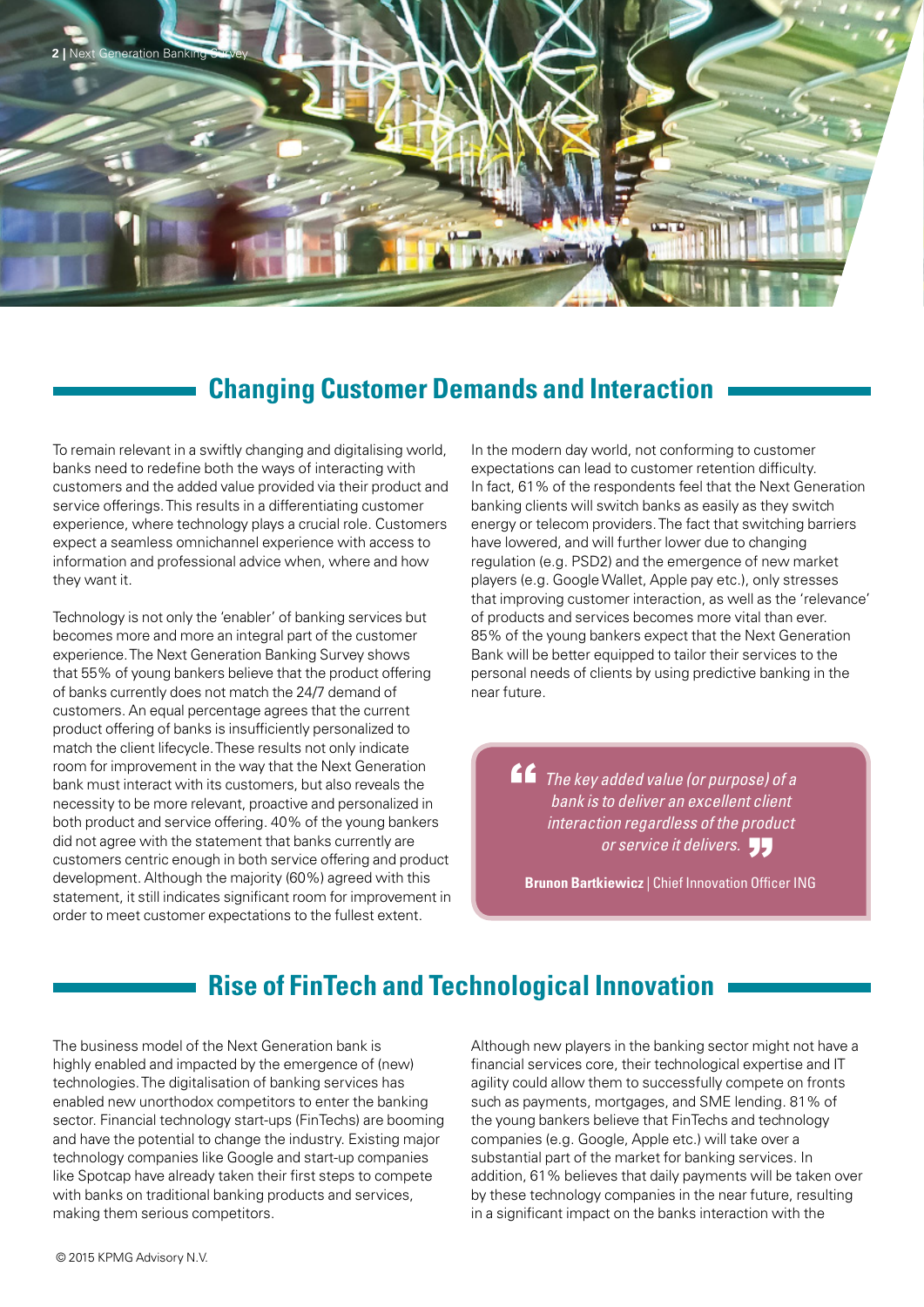customer via payments. This also translates into the challenges that young bankers see, as a mere 36% are confident that banks are able to keep up with the pace of innovation of other FinTech and technology start-ups. Furthermore, more than two-thirds of the respondents expect that a number of FinTech startups will succeed in delivering 'disruptive innovations' that will put pressure on the business model of banks in the next years.

A variety of innovations seems to put pressure on the business model of banks. When questioned which technologies will have the greatest impact on the current business model, over 90% responded, mobile payments, Internet of Things and NFC. Only a mere 45% expects that crypto currencies (e.g. Bitcoin) will significantly impact the bank's business model.

Based on the survey results we see that the respondents not only recognise the challenges that FinTech start-ups and technology firms bring, but also question the ability of

traditional banks to keep up with the rate of change and innovation. For example, 82% of the young bankers believe that there is a knowledge gap at board level regarding new technologies, which makes it even tougher to compete in terms of technological progressiveness. The Next Generation Bank will need to find a way to successfully compete, integrate or partner with these new technology firms in order to maintain relevant in the financial services value chain.

This challenge will most likely lead to banks becoming even more technology-driven in the near future and will potentially change their role within the value chain. In order to keep up with the fast pace of innovation, the Next Generation Bank needs to decide which technological capabilities to build in-house or attract via partnerships or joint ventures. In order to be successful the Next Generation Bank might transform into a network organisation that orchestrates and interconnects different parties in order to provide the best customer experience.



*If* It is crucial to realise a positive<br>ustomer experience, not driven by pre *customer experience, not driven by products, but by the delivered service. Otherwise, it is easy to end up as a back-office for an innovative FinTech solution offered by a third party.* "

**Ferdinand Veenman** | Partner KPMG & Sector Lead Banking NL

# **Shift in People, Culture and Governance**

A successful business model requires not only the right configuration of products and services, customer interaction, partnerships and technology. Equally as important are the right people, culture and supporting governance.

In the survey the young bankers were asked about their views on the current governance structure and composition of the board. 82% of young bankers believe that the average age on board level is currently too high. Furthermore, 72% of the young bankers believe that woman are currently underrepresented on the board level.

These results clearly highlight the challenges for Next Generation Banks to diversify their board not only in terms of gender diversity, but also age. 69% of the respondents expect that the average age of board members of the Next Generation Bank in the near future will be significantly lower in order to enable the board to better relate to (younger) customers and new technologies. The young bankers are less optimistic regarding the challenges concerning under-representation of woman, as a mere 37% expect that more than 50% of the board members will consist of woman in 2025.

As of January 1<sup>st</sup> 2015, bankers in the Netherlands are required to swear a bankers oath (the "bankiers eed") of good conduct. With this oath, employees will be personally responsible for complying with certain rules of conduct and can be held accountable for non-compliance. 57% of the respondents did not agree with the statement that this bankers oath contributes to a more responsible banking culture". Additionally, 62% of the young bankers do not believe that the banking oath will still exist in 2025.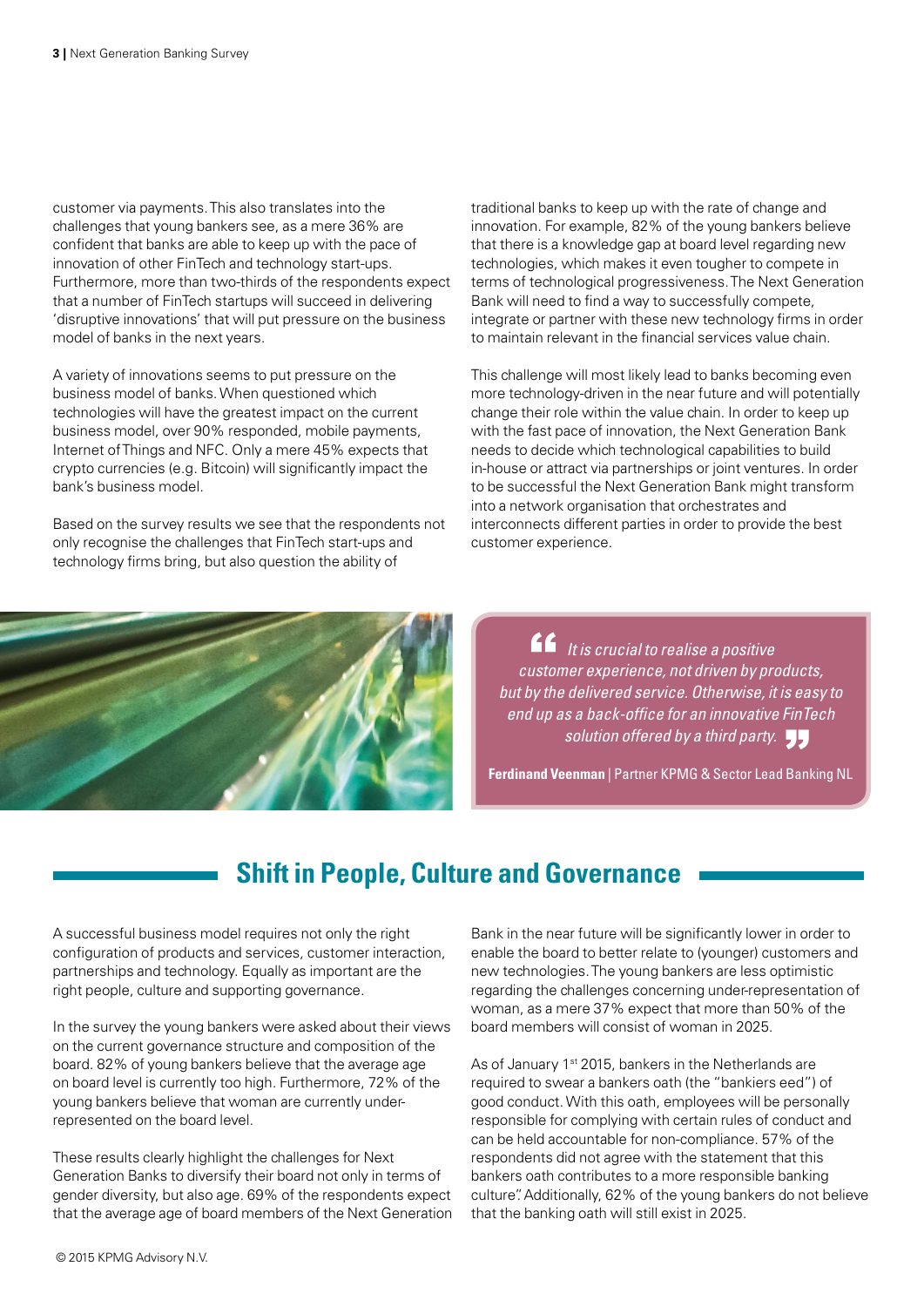

#### **Regulatory Pressure with Opportunities**

The changing regulatory environment has had a huge impact on banks over the last years. Significant amounts of resources, both in terms of people and budget, were allocated to programmes aimed at achieving regulatory compliance within challenging time frames dictated by the regulators. 91% of the respondents believe that the regulators have imposed too many regulations on banks.

We foresee additional regulatory challenges for the Next Generation Bank, impacting the entire organization including strategy and business models. 57% of young bankers expect that these regulations will put so much pressure on banks that they will be unable to keep up with technological innovation. In addition, 69% of the respondents believe that the regulator is acting too much as a 'board member'.

To find a balance in more stringent regulatory standards and ratios, banks need to look beyond regulatory compliance and consider the impact of such regulations on their business

models. Restrictions and costs that derive from these regulatory changes potentially alter banks' client groups, products & services and distribution channels.

An interesting example of a regulation with a large impact on business models is the Payment Services Directive 2 (PSD2). PSD2 paves the way for new competitors in the financial services sector. On clients' request, banks will need to provide payment data to third-party service providers enabling all sorts of aggregator services. Consumers will also be able to use specialised third-party software to initiate payments directly. Thus PSD 2 benefits FinTech start-ups in different ways. 78% of the Next Generation Bank survey respondents believe that in 2025 FinTech start-ups have managed to operate faster and more efficiently outside of the existing regulatory frameworks than traditional banks. This will impact banks in the way they organise payments and data security, how they will interact with clients, which partnerships should be established and the impact on the business models.

#### **The Added Value of the Business Model**

**ff** Show the courage to redefine your<br> **Cason for existence, and relate your busing** *reason for existence, and relate your business model to it. Better act now - or become obsolete!* "

**Lex Dekkema** | Partner Financial Services Strategic Consulting

If we look at the question that sparked this Next Banking Survey "How will the business model of the Next Generation Bank provide added value", and try to answer this question by looking at the responses of the young bankers, we distinguish multiple interesting views. Overall, one central theme echoes throughout the survey response; In order to be(come) and

stay relevant in a digitalising world, the business model of the Next Generation Bank needs to increasingly focus on its technological capabilities and business agility in order to deliver innovative and relevant products and services supported by a seamless integration of channels and client interaction.

As indicated by the young bankers, this transition also requires a more differentiated composition at board level. As new players will compete with banks on the client interaction front (e.g. via payments or aggregator services), the key challenge for the Next Generation Bank will be to redefine its role within the value chain and transform into an organisation that delivers added value by orchestrating and connecting different parties in order to provide the best customer experience possible.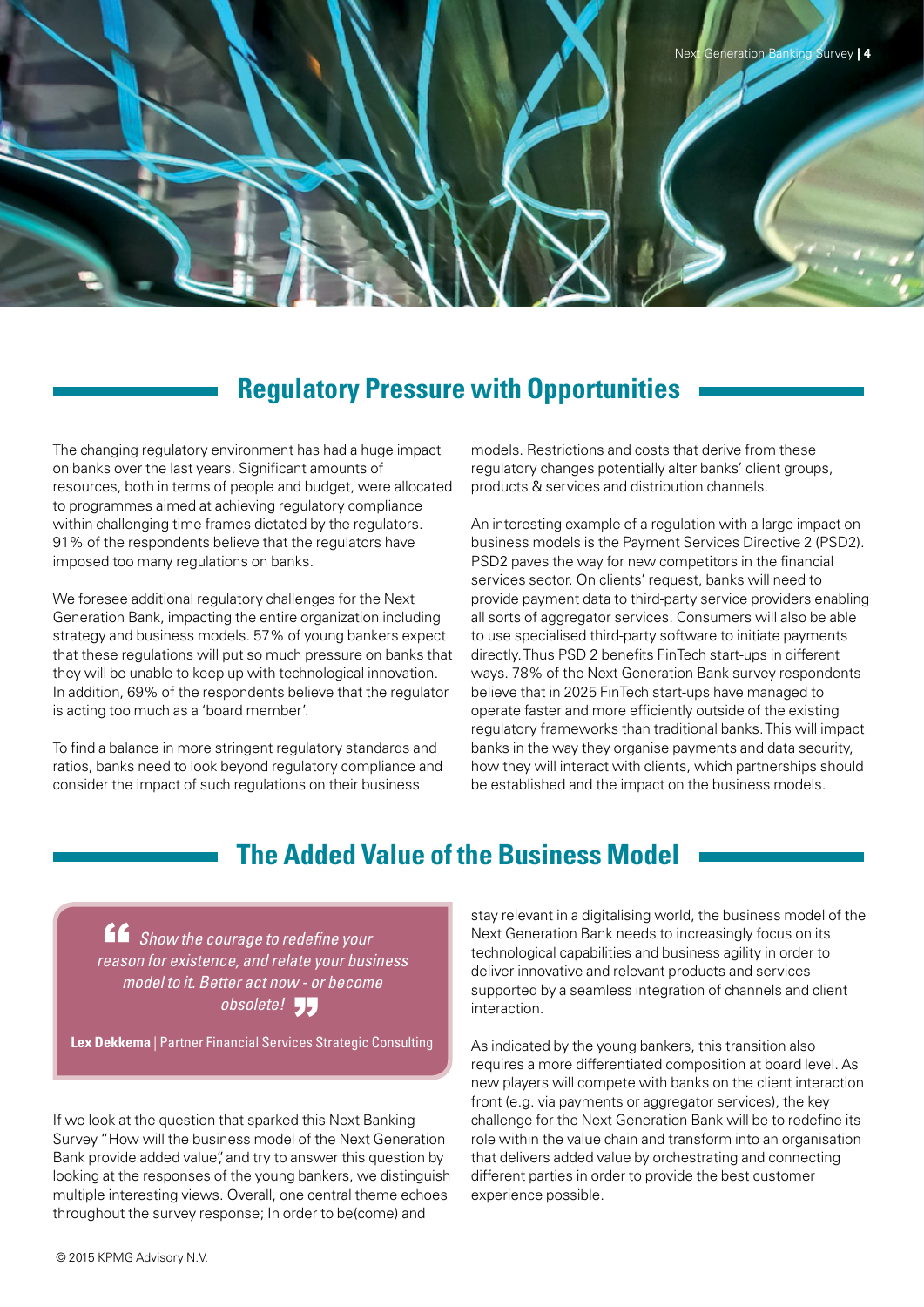# **Key Survey Findings**



#### **Customers & Markets**

| 78% | Expect that banks will be customer centric                                                                                                                           |
|-----|----------------------------------------------------------------------------------------------------------------------------------------------------------------------|
| 73% | Expect that clients will not mind that their private and<br>transaction data are used for product improvements<br>and to ensure lower costs or higher interest rates |
| 61% | Expect that clients will switch banks as easily as they<br>currently switch energy suppliers or telecom providers                                                    |



# **Value Chain & Added Value**





# **Product & Revenue Model**

- Expect that banks will be able to tailor their services perfectly to the personal needs of clients by using predictive banking 78% 85%
- Expect that banks will offer high-end products (investments advice and private banking) primarily online 66%
- Expect that peer-to-peer financing and crowdfunding will become a more important source of financing for SMEs than bank loans 57%

# **Technology & Innovation**

| $88\%$ | Expect that some FinTech startups will have<br>successfully challenged the traditional banking model<br>with their disruptive innovations |
|--------|-------------------------------------------------------------------------------------------------------------------------------------------|
| 87%    | Expect that FinTech startups will pose a threat to<br>traditional banks                                                                   |
| 75%    | Expect that banks will mainly be technology driven<br>companies                                                                           |



# **Management & Organisation**

| 69% | Expect that the average age of board members will be<br>significantly lower in order to enable them to better<br>relate to (young) customers |  |
|-----|----------------------------------------------------------------------------------------------------------------------------------------------|--|
|     |                                                                                                                                              |  |

- Expect that bonus schemes will no longer be a standard feature in contract of bank employees 47%
- Expect that if an employee lacks a technology background, he will no longer qualify for a management position at a bank 45%





57%

supervision



Expect that regulations will put so much pressure on banks that they will be unable to keep up with technological innovation, resulting in more competition

from international banks and non-banks

© 2015 KPMG Advisory N.V.